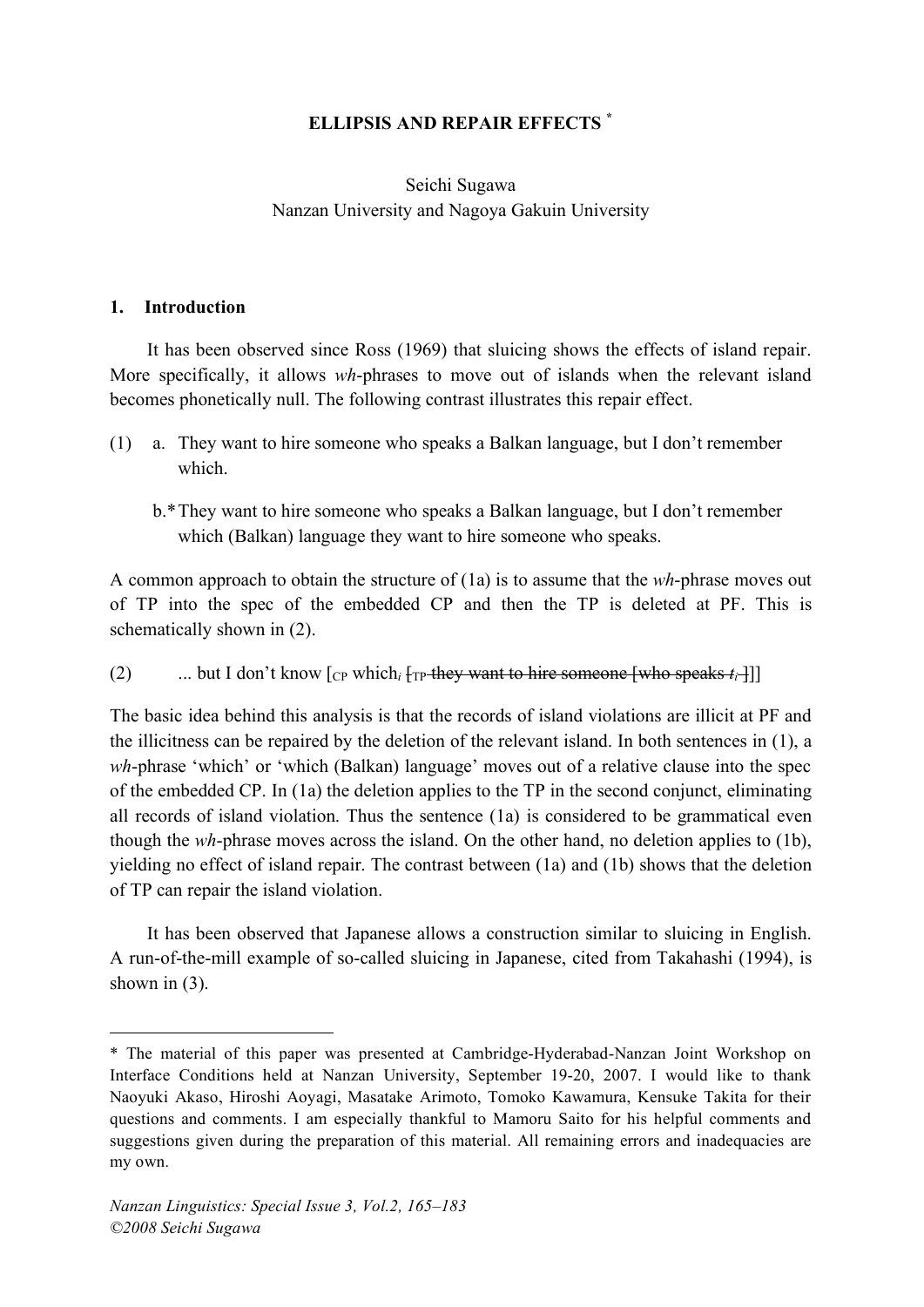(3) John-wa zibun-ga naze sikarareta ka wakattenai ga, Mary-wa [naze ka] -TOP self -NOM why scolded-was Q know-not but -TOP why Q wakatteiru know

'John doesn't know why he was scolded, but Mary knows why.'

In spite of their superficial similarity, sluicing phenomena in English and Japanese exhibit different properties. Saito (2004) argues that sluicing-like construction in Japanese does not exhibit the effects of island repair. His analysis of the construction is based on two assumptions; Japanese allows a novel type of ellipsis, which is dubbed argument ellipsis (Oku (1998) and Kim (1999)), and apparent sluicing in Japanese has a structure of cleft (Nishiyama et al. (1996), Kizu (1997), Kuwabara (1997)). Based on these assumptions, he argues that apparent sluicing in Japanese is best analyzed as having the structure of cleft with its CP subject elided. This analysis is schematically shown in  $(4)$ .

(4) … Mary-wa  $\left[\frac{1}{C_P \Theta_p} \frac{1}{T_P \Sigma} \frac{1}{Z} \frac{1}{T_P \Sigma} + \frac{1}{Z} \frac{1}{Z} \frac{1}{Z} \frac{1}{Z} \frac{1}{Z} \frac{1}{Z} \frac{1}{Z} \frac{1}{Z} \frac{1}{Z} \frac{1}{Z} \frac{1}{Z} \frac{1}{Z} \frac{1}{Z} \frac{1}{Z} \frac{1}{Z} \frac{1}{Z} \frac{1}{Z} \frac{1}{Z} \frac{1}{Z} \frac{1}{Z} \frac{1}{Z} \frac{1}{Z} \frac{1}{Z} \frac{1$ wakatteiru

In (4) the bracketed part has a structure of cleft and its presuppositional CP subject is elided. Nothing prevents the CP subject in (4) from being elided, since arguments ellipsis is possible in Japanese. The analysis that ellipsis is involved in the derivation of (3) is supported by the fact that (3) allows a sloppy reading as well as a strict reading as shown in (5).

| (5) $\checkmark$ a. Mary knows why he (= John) was scolded. | (strict reading) |
|-------------------------------------------------------------|------------------|
| $\checkmark$ b. Mary knows why she (= Mary) was scolded.    | (sloppy reading) |

A question is naturally raised as to why it is that argument ellipsis does not repair island violations. The argument put forward in the following sections utilizes the notion of identity condition on ellipsis at LF to give an account for the lack of the repair effects. More specifically, I argue that the elided portion and its antecedent should be identical at LF. In the run-of-the-mill example of English sluicing, as shown in (1), the correlate in the first conjunct is an indefinite DP. According to Heim's (1982) theory, indefinite DPs can be bound in-situ by existential closure. This derives a structure of the first conjunct which is identical to that of the second conjunct.

(6)  $\exists x [\text{TP} \dots x \dots], \text{but } [\text{CP wh}_j \dots [\text{TP} \dots t_j \dots]]$ 

Even in the case where the first conjunct has an island within the clause, it is predicted that no island violation is observed, since there is no movement in the first place.

In the case of sluicing-like construction in Japanese, I claim, following Saito (2004), that

 $1$  Hoji (1990) and Murasugi (1991) argue that there is an empty operator movement in the derivation of cleft constructions to establish a relation between the presuppositional CP and the focus phrase by coindexation. The optional presence of the copula 'da' will be discussed in section 2.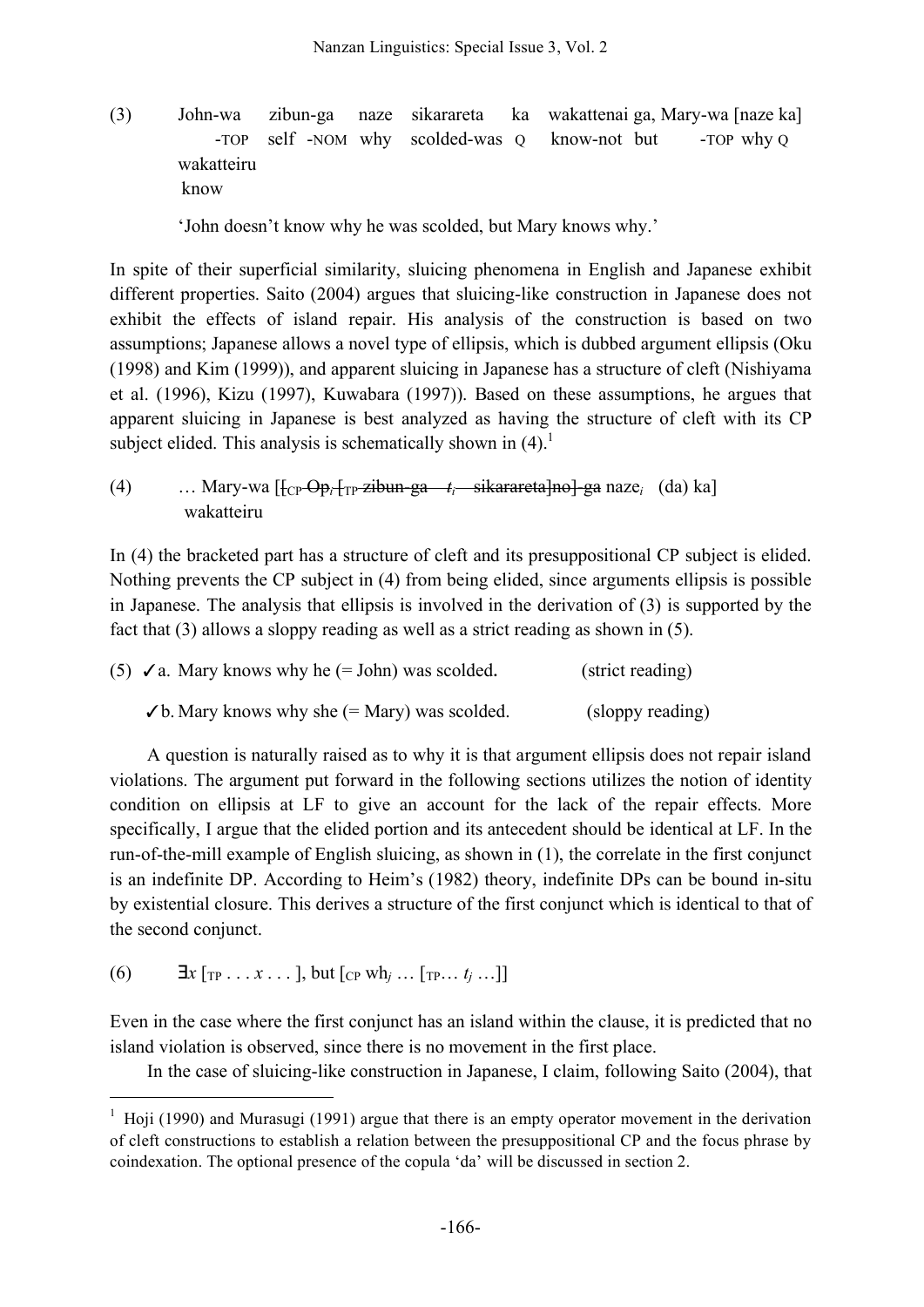movement, more specifically, operator movement, takes place in the first conjunct. This yields an LF representation in which the first conjunct and the second one are identical. I argue that if the operator moves out of the island in the first conjunct, this movement is a source of illicitness of the sentence. Thus the LF movements in the first conjuncts that cross the islands are responsible for the lack of repair effects.

Fox and Lasnik (2003) reports an interesting data of sluicing in which the correlate in the first conjunct is a focused DP. When the focused DP is placed within an island, the sentence becomes illicit. This is illustrated in (7b), which makes a contrast with a typical example of sluicing in (7a).

- (7) a. The detective ruled out the possibility that Fred killed someone, but I don't know who else [the detective ruled out the possibility that Fred killed].
	- b.\*The detective ruled out the possibility that Fred killed ABBY, but I don't know who else [the detective ruled out the possibility that Fred killed].

The focused DP cannot be bound in-situ, since it is not a variable. Fox and Lasnik (2003) argue that focus movement is forced to satisfy the identity condition and this movement is responsible for the illicitness of (7b). This is illustrated in (8).

(8) 
$$
[CP ABBYi ... [TP...[island ... ti...]], but [CP whj ... [TP... tj...]]]
$$

The situation is parallel to that of sluicing-like construction in Japanese in the sense that the correlate is required to move to create a variable, satisfying the identity condition at LF.

This paper is organized as follows. Section 2 reviews the arguments for the cleft analysis of Japanese sluicing-like constructions, providing data that show Japanese cleft constructions and sluicing-like constructions share some properties. And the arguments that Japanese allows a novel type of ellipsis, which is dubbed argument ellipsis, is reviewed. Then the data and arguments put forward by Saito (2004), whose argument is based on the cleft analysis and the availability of argument ellipsis in Japanese, are provided to show that there are no repair effects in the case of argument ellipsis. Section 3 gives an analysis of how argument ellipsis lacks repair effects. I argue, capitalizing on the idea that the identity condition works at LF, that this identity condition forces an operator in the first conjunct to move to bind its trace. It is also pointed out that the case of argument ellipsis can be analyzed in much the same way as in the case of sluicing in English where the focus movement is involved in the first conjunct. Section 4 concludes the paper.

#### **2. Argument Ellipsis and the Lack of Repair Effects**

#### **2.1. Sluicing in Japanese as Ellipsis**

Takahashi (1994) observes that sluicing constructions in English and Japanese share some properties that are considered to be diagnostic of ellipsis. Sluicing in both languages,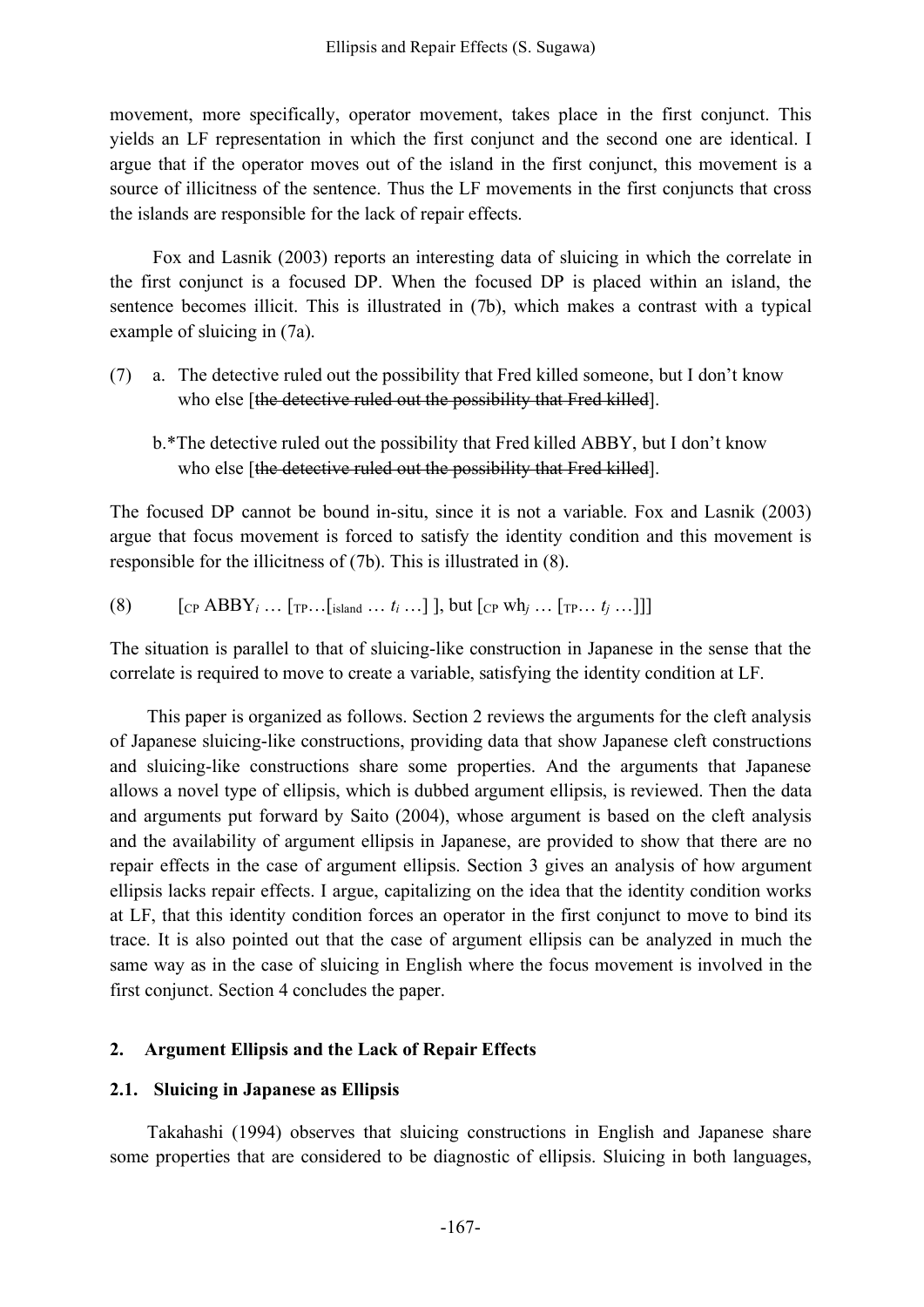for example, requires linguistic antecedents in the sense of Hankamer and Sag (1976).

- (9) Hankamer: Someone's just been shot. Sag: Yeah, I wonder who.
- (10) [Context: Hankamer produces a gun, points it off stage and fires, whereupon a scream is heard.]

Sag:#Jesus, I wonder who.

The example in (10) sounds odd when it is compared with (9). The oddness of (10), in which there is no overt linguistic antecedent for the ellipsis indicates that sluicing requires a linguistic antecedent. Japanese sluicing patterns with English one.

(11) Smith: Celtics-no sukauto-ga dareka-o sagasiteiru mitaida -GEN scout -NOM someone-ACC is looking for seems

'It seems that the scout from the Celtics is looking for someone.'

Jim: Boku-wa dare-o ka wakaranai I -TOP who-ACC Q know-not

'I don't know who.'

(12) [Context: The Huskies are practicing in the Gampel Pavilion. They see the scout from the Celtics hanging around there.]

> Jim:#Buku-wa dare-o ka wakaranai I -TOP who-ACC Q know-not

> > 'I don't know who.'

Compared with (11), in which there is an overt antecedent for the ellipsis, Jim's utterance in (12) sounds odd. This contrast supports Takahashi's claim that sluicing in English and Japanese shares a property of surface anaphora. Hankamer and Sag (1976) argue that other ellipsis phenomena such as VP-ellipsis, Gapping, and so on also have the same property. $^{2}$  So it is reasonable to consider sluicing to form a natural class with other ellipsis phenomena.

Another property shared by the two languages is the availability of so-called sloppy interpretation. First consider the English example.

(13) John*<sup>i</sup>* knows why he*<sup>i</sup>* was scolded, and Mary knows why, too.

 $2$  It is controversial whether ellipsis is involved in the derivation of Gapping. Johnson (2003) argues that Gapping is not an instance of ellipsis, but the gaps in the construction are traces of the across-theboard movement of the constituent shared by the two clauses conjoined with a coordinator.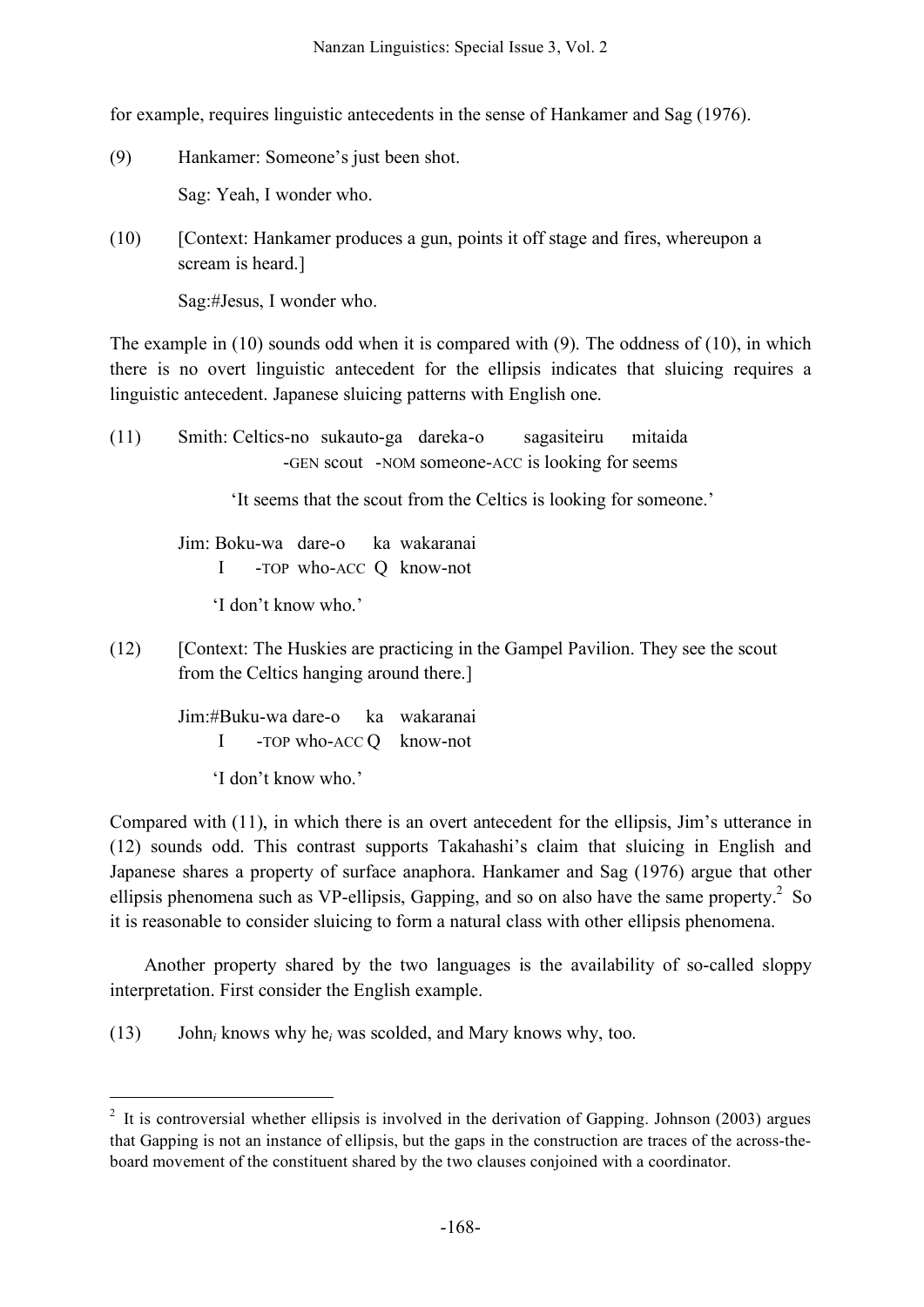The second conjunct allows two interpretations as shown in (14).

(14)  $\checkmark$  a. Mary knows why John was scolded. (strict reading)

✓b. Mary know why Mary was scolded. (sloppy reading)

The same pattern holds for sluicing in Japanese. Consider the following example.

(15) John-wa zibun-ga naze sikarareta ka wakattenai ga, Mary-wa [naze ka] -TOP self-NOM why scolded-was Q know-not but -TOP why Q wakatteiru know

'John doesn't know why he was scolded, but Mary knows why.'

The second conjunct allows the two interpretations. One is the strict reading: 'Mary knows why John was scolded,' and the other is the sloppy reading: 'Mary knows why Mary was scolded<sup>2</sup>

The fact that the sloppy interpretation is available indicates that ellipsis is involved in the derivation of (15). Takahashi (1994) argues that so-called sluicing in Japanese is an instance of ellipsis and proposes that its derivation is parallel to that of sluicing in English. That is, sluicing in Japanese is derived by the combination of two operations: movement of the remnant *wh*-phrase into the spec of the embedded CP and the deletion of the TP out of which the *wh*-phrase moves.<sup>3</sup> Under this analysis, the second conjunct of the sentence in (15) has the following structure.

(16) … Mary-wa [CP naze*<sup>i</sup>* [TP zibun-ga *ti* sikarareta] ka] wakatteiru

In (16) the *wh*-phrase 'naze' moves to the spec of CP and after that, TP is elided. In the following subsections, we see that sluicing is an instance of ellipsis, but the source of the second conjunct is quite different from that of English sluicing.

### **2.2. The Cleft Analysis of Sluicing in Japanese**

This subsection introduces arguments that the source of the second conjunct of apparent sluicing in Japanese is not derived from *wh*-movement and TP deletion, but it has the structure of clefts (Nishiyama et al. (1996), Kuwabara (1996), and Kizu (1997)). One argument against the analysis based on *wh*-movement comes from the sentence like the following:

<sup>&</sup>lt;sup>3</sup> Takahashi also argues that this movement satisfies the licensing condition on ellipsis proposed by Lobeck (1990) and Saito and Murasugi (1990), which requires the spec-head agreement to be established by the movement of a wh-element into the spec of CP.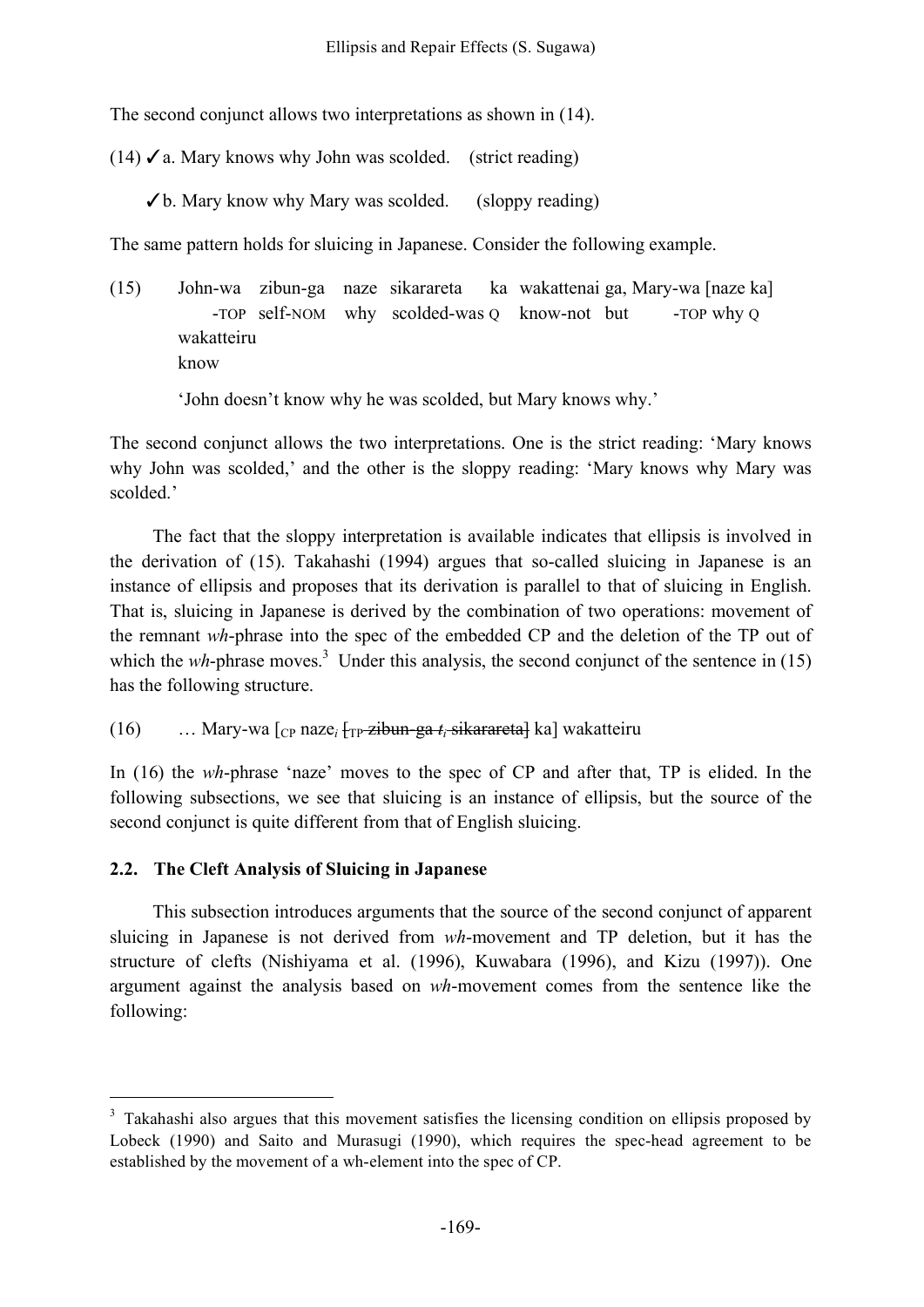(17) John-wa dareka -ni atta ga, boku-wa Mary-ni kadooka wakaranai -TOP someone-DAT met but I -TOP -DAT whether know-not

'John met someone, but I don't know whether it was Mary.'

It is argued in Ross (1969) and Lobeck (1990) that in sluicing the spec of CP should be filled with a wh-phrase.<sup>4</sup> If a wh-phrase does not occupy the spec of CP, sluicing is not allowed. This is illustrated in (18).

- (18) a. \*John told me that he would do this for me, but I'm not sure  $\lceil_{CP}$  whether  $\lceil_{IP} e \rceil$ .
	- b.\*John says that Red Sox will win the World Championship again in 2009, but I don't believe  $[CP$  that  $[IP]$  e  $[]$ .

Sluicing-like construction in Japanese departs from English sluicing in this respect. The sentence in (17) has no *wh*-phrase in the spec of CP, failing to meet the licensing condition on sluicing. The fact that non-*wh*-phrase can appear in (17) is unexpected under Takahashi's analysis and suggests that these two constructions derive in a different way.

Another argument comes from the optional presence of copula 'da' in sluicing-like construction in Japanese.

(19) John-wa kinoo dareka -ni atta ga, boku-wa [dare -ni (da) ka] -TOP yesterday someone-DAT met but I -TOP someone-DAT COP Q wakaranai know-not

'John met someone yesterday, but I don't know who.'

Remember that Takahashi (1994) argues, as is reviewed in the preceding subsection, that the second conjunct is derived by *wh*-movement and TP deletion (See (16)). A potential problem for Takahashi's analysis is that it cannot give an account for the fact that the copula does not appear in embedded questions, as is pointed out in Nishiyama et al. (1996).

(20) Boku-wa dare -ni [TP John-ga atta] (\*da) ka wakaranai I -TOP someone-DAT -NOM met COP Q know-not 'I don't know who John met.'

If the second conjunct in (19) has a structure of (20) as its source and it is derived by TP deletion in (20), the presence of the copula in (19) is unexpected. Cleft analysis, on the other hand, can give a straightforward account for the presence of the copula. The copula appears in the embedded cleft sentence, as shown in (21).

 <sup>4</sup> See also Saito and Murasugi (1990) for how the licensing condition works on N'-ellipsis in Japanese.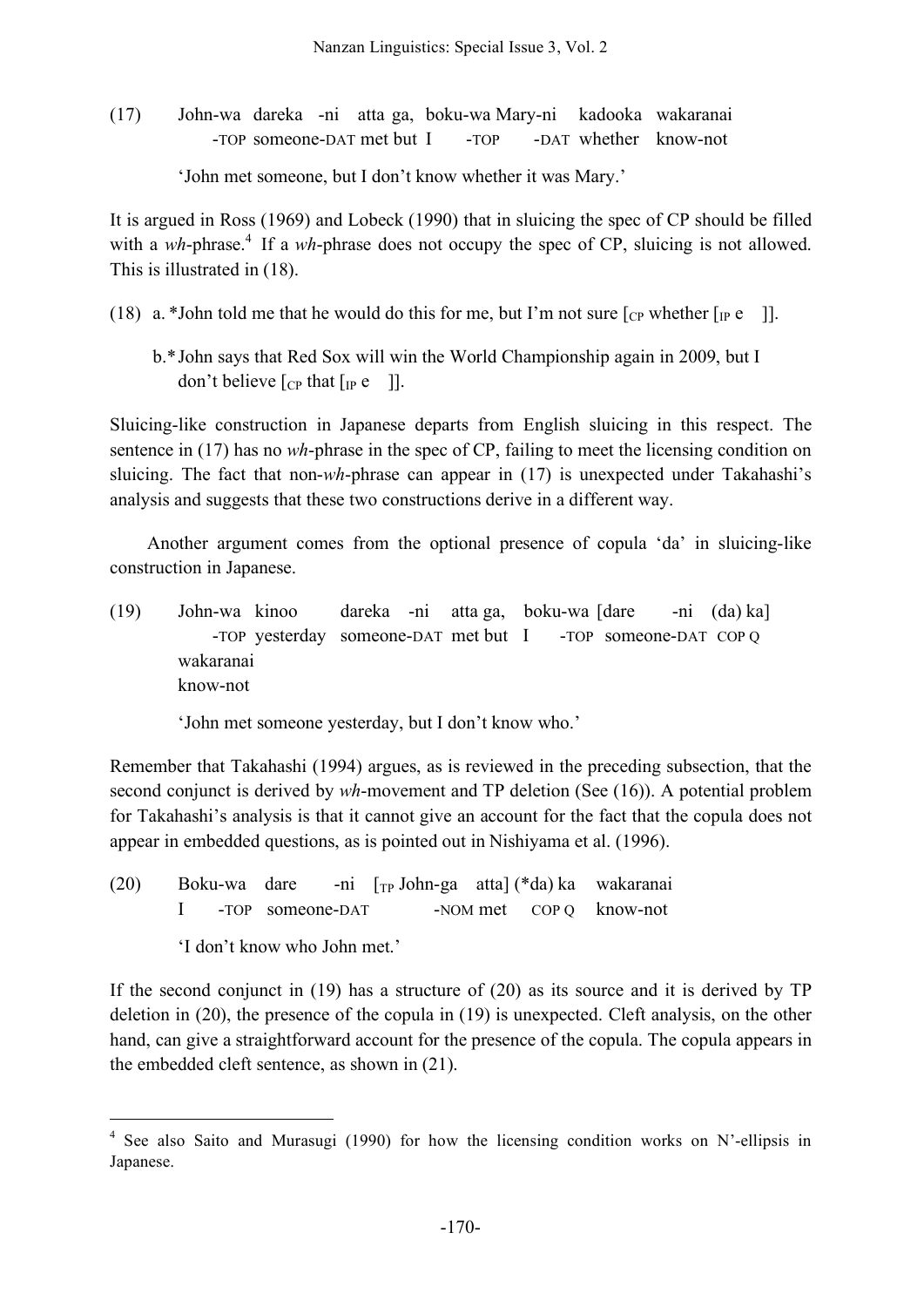(21) Boku-wa [John -ga kinoo atta no wa dare -ni (da)] ka siranai -TOP -NOM yesterday met that -TOP someone -DAT COP Q know-not

'I don't know it was who that John met yesterday.'

It has also been observed that non-*wh*-phrase can appear in sluicing-like construction in Japanese. This property is shared with cleft, which allows non-*wh*-phrase in the focus position. This is illustrated in (22).

(22) a. *Sluicing-like Construction* John-wa dareka -ni atta ga, boku-wa Mary-ni ka wakaranai -TOP someone-DAT met but I -TOP -DAT Q know-not

'John met someone, but I don't know whether it was Mary (that John met).'

- b. *Cleft* [[John -ga e*<sup>i</sup>* atta] no]-wa Mary*<sup>i</sup>* -ni desu ka -NOM met that-TOP -DAT is Q
	- 'Is it Mary that John met?'

The analysis based on *wh*-movement cannot handle the situation in (22a), in which no *wh*phrase is in the spec of CP in the elided portion of the second conjunct.

Furthermore, multiple foci are allowed in sluicing-like construction and clefts. This is illustrated in (23).

(23) a. Sluicing-like Construction

John-ga dareka -ni nanika -o ageta ga, boku-wa dare -ni -NOM someone-DAT something-ACC give but I -TOP someone-DAT nani -o (da) ka siranai something-ACC COP Q know-not

'John gave something to someone, but I don't know what to whom.'

b. *Cleft* [[John-ga e*<sup>i</sup>* e*<sup>j</sup>* ageta] no]-wa dare*<sup>i</sup>* -ni nani*<sup>j</sup>* -o desu ka -NOM gave that -TOP someone-DAT something-ACC is Q

'What to whom is it that John gave?'

These data indicate that sluicing-like construction and clefts are closely related. Nishiyama et al. (1996) argue that the source for the sluice has the structure of a cleft as shown in (24).

(24) sore / *pro* -wa XP-da

In this analysis, the presuppositional part of a cleft is pronominalized, and it is realized overtly ('sore') or covertly ('*pro*'). This analysis can explain why the sentence like (17) is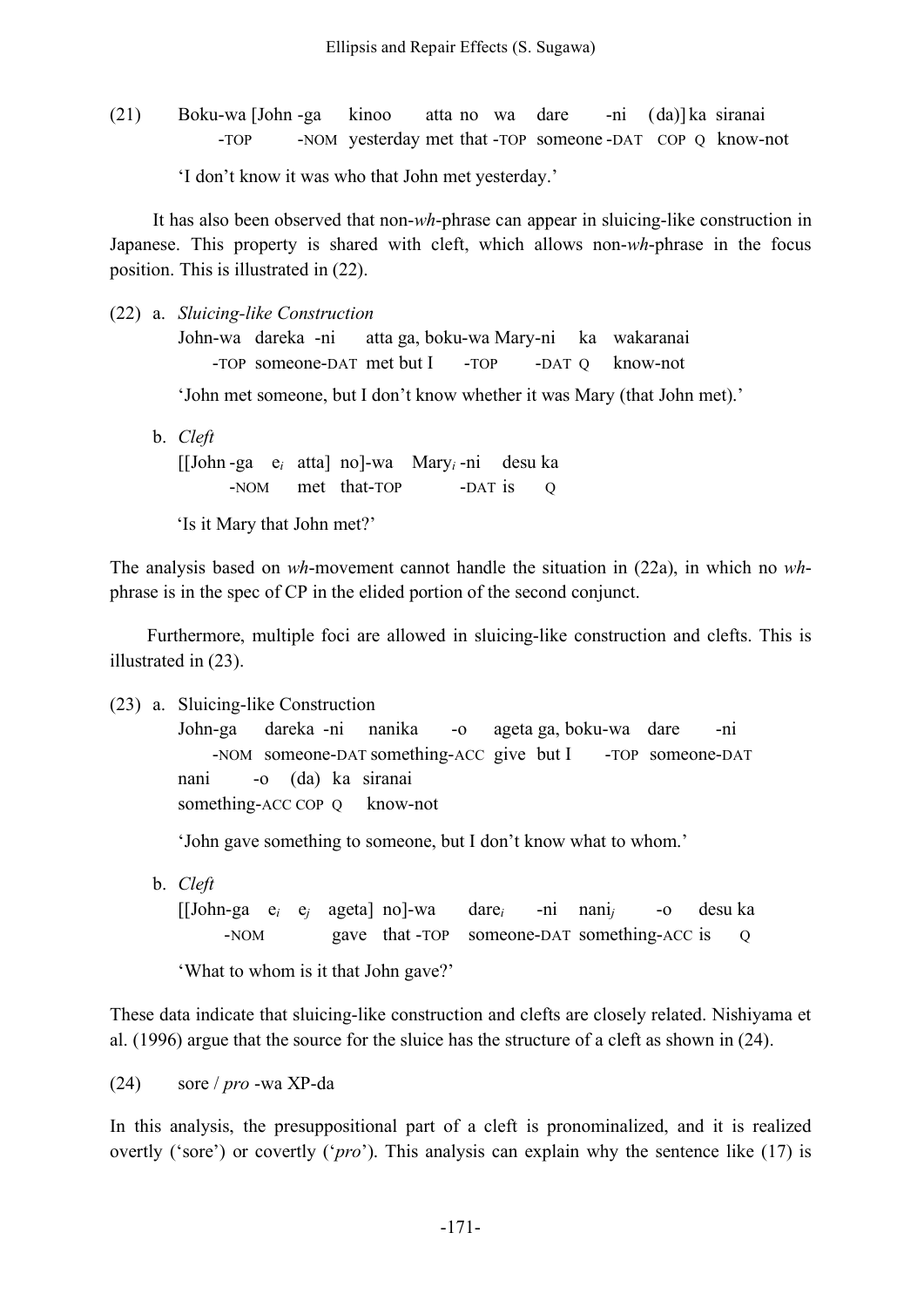acceptable in Japanese. Under this analysis, the second conjunct of the sentence (17) is derived from a cleft sentence like (25).

(25) John-wa dareka -ni atta ga, boku -wa [(sore-ga) Mary-ni (da) kadooka] -TOP someone-DAT met but I -TOP it -NOM -DAT COP whether wakaranai know-not

'John met someone, but I don't know whether it was Mary.'

The bracketed part has the structure of a cleft sentence with overt/covert pronominal subject.

In this subsection, factual data are provided to support the cleft analysis of sluicing in Japanese. However, the cleft analysis, as it stands, faces a problem when we take into the consideration the fact that sluicing is an instance of ellipsis, as shown in the preceding subsection. Under the cleft analysis in (24), the sentence in (17) is analyzed as having a *pro* subject. Given this analysis, it seems hard to give an explanation for the fact that the sloppy reading is available in the sluicing constructions. As shown in (26), an overt pronoun does not allow sloppy interpretation.

(26) John-wa zibun-ga naze sikarareta ka wakattenai ga, Mary-wa [sore-ga -TOP self -NOM why scolded-was Q know-not but -TOP it -NOM naze ka] waketteiru why O know

The available reading of the second conjunct in (26) is that 'Mary knows why John was scolded.' A cleft analysis based on the assumption that the source for sluicing-like construction in Japanese is something like in (24) need to give an account for the contrast between (17) and (26).

To summarize, it has been shown that sluicing-like construction in Japanese allows sloppy interpretation and this fact indicates that it should be an instance of ellipsis. The deletion analysis put forward by Takahashi (1994) can handle the situation, but at the same time this analysis cannot give a straightforward account for some properties which are unexpected under the analysis that assumes *wh*-movement in the derivation. The cleft analysis, on the other hand, can account for these properties. The drawback to this analysis is that it cannot give an account for the availability of sloppy interpretation, since it does not assume any deletion operation in the derivation of the elided clause. The issue to be addressed here is how to maintain cleft analysis and the availability of the sloppy interpretation at the same time.<sup>5</sup>

 <sup>5</sup> Nishiyama et al. (1996) argue that *pro* can be a source of the sloppy interpretation. They point out that the sloppy interpretation of *pro* can be derived by the operation of LF copying, which is similar to the operation assumed for interpreting empty VPs in VP ellipsis. See Williams (1977) for the details of this operation.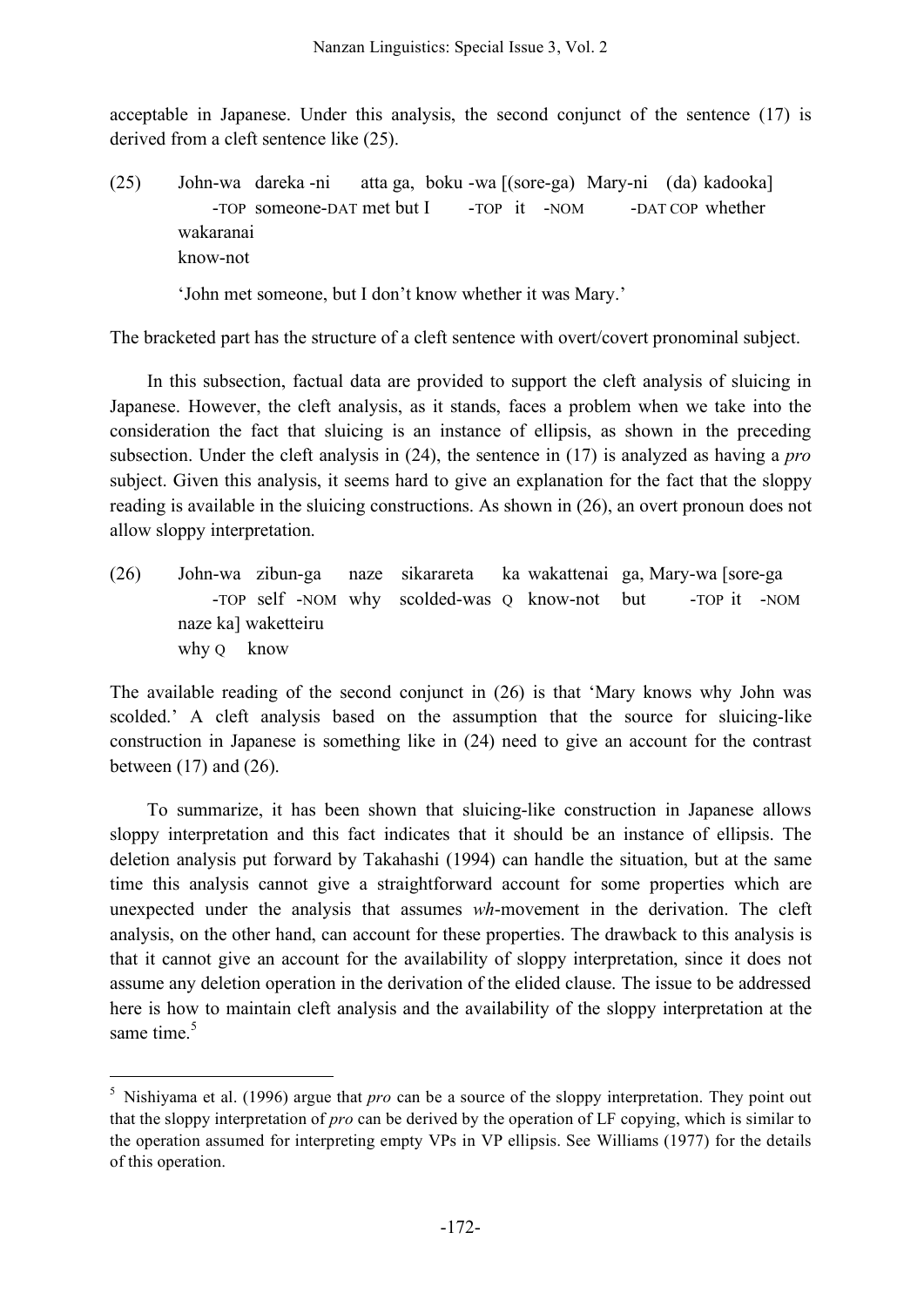#### **2.3. Japanese Sluicing as an Instance of Argument Ellipsis**

As shown in the preceding subsection, it has been controversial how to derive the second conjunct in sluicing-like constructions in Japanese. A full analysis of the source for the second conjunct should give an account for the seemingly conflicting data. That is, on the one hand, the sloppy interpretation is available, which indicates that ellipsis is involved in the derivation and, on the other hand, apparent sluicing in Japanese shares some properties with clefs, in which no ellipsis is assumed. Saito (2004) offers a solution to this conflicting situation. Based on the hypothesis, put forward by Oku (1998) and Kim (1999), that Japanese allows arguments to be elliptical, Saito (2004) argues that sluicing in Japanese is best analyzed as having the structure of cleft constructions with the presuppositional CP subjects elided.

Oku (1998) and Kim (1999) argue that Japanese and Korean allow arguments to be elliptical. Then DP and CP can be phonetically null in these languages. The following example from Oku (1998) is a case in point, where an argument, the subject in this case, is elided.

(27) a. Mary-wa  $\lceil_{CP} \rceil_{DP}$  zibun-no ronbun]-ga saiyo-sareru-to] omotteiru -TOP self -GEN paper -NOM accepted-is -COMP think

'Mary thinks that her paper will be accepted.'

- b. John-mo [CP [DP e ] saiyo-sareru-to] omotteiru -also accepted-is -COMP think
	- Lit. 'John also thinks that  $\lceil e \rceil$  will be accepted.'

(27b) allows the two interpretations shown in (28).

| (28) $\checkmark$ a. John thinks that her (= Mary's) paper will be accepted. | (strict reading) |  |  |
|------------------------------------------------------------------------------|------------------|--|--|
| $\checkmark$ b. John thinks that his (= John's) paper will be accepted.      | (sloppy reading) |  |  |

The fact that (27b) allows the sloppy reading affords grounds for an ellipsis analysis. And VP or TP ellipsis cannot derive the desired structure. VP ellipsis cannot be responsible for the deletion of the subject, since the subject is out of the VP. TP deletion cannot target the subject only. The operation that derives the desired structure is the one that just deletes the subject DP. Under the hypothesis that arguments can be elided, the second conjunct in (27b) should have the following structure.

(29) John-mo  $\lceil_{CP} \rceil_{TP}$   $\frac{1}{7}$   $\frac{1}{7}$   $\frac{1}{7}$   $\frac{1}{7}$   $\frac{1}{7}$   $\frac{1}{7}$   $\frac{1}{7}$   $\frac{1}{7}$   $\frac{1}{7}$   $\frac{1}{7}$   $\frac{1}{7}$   $\frac{1}{7}$   $\frac{1}{7}$   $\frac{1}{7}$   $\frac{1}{7}$   $\frac{1}{7}$   $\frac{1}{7}$   $\frac{1}{7}$   $\frac{1}{7}$   $\frac$ 

Once it is confirmed that argument ellipsis is one of the possible operations in Japanese, there is nothing that prevents this operation from being applied to the CP subject of the cleft sentence. If the elided clause is analyzed as having the structure of a cleft construction, the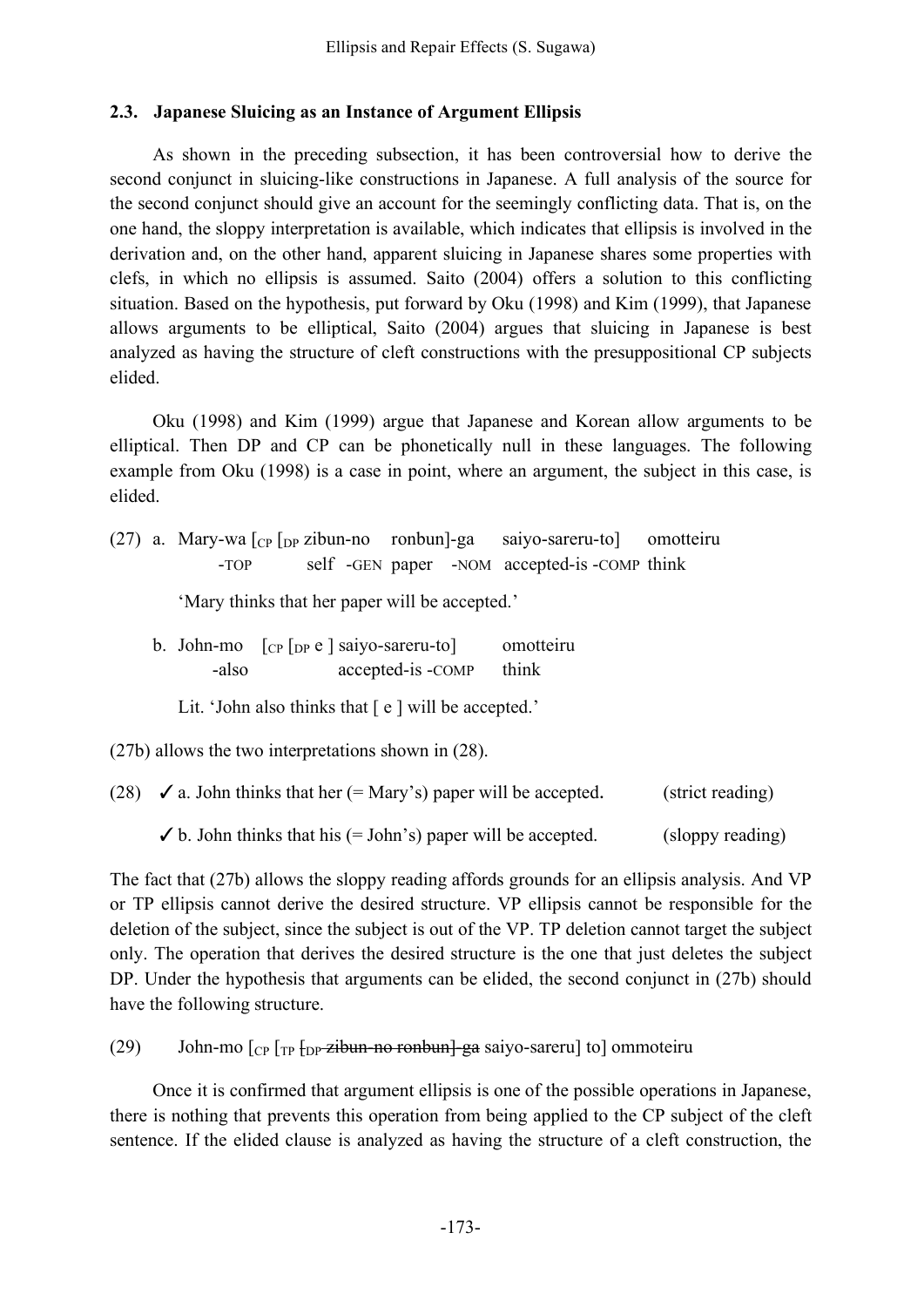sentence (15), which is reproduced here in (30), can be analyzed as follows:

- (30) *Saito's (2004) analysis: cleft + the subject CP deletion* 6 a. John-wa zibun -ga naze sikarareta ka wakattenai ga, Mary-wa -TOP self -NOM why scolded-was Q know-not but -TOP [naze (da) ka] wakatteiru. why COP Q know 'John doesn't know why he was scolded, but Mary knows why.'
	- b. … Mary-wa [[CP Op*<sup>i</sup>* [TP zibun-ga *ti* sikarareta] no] -ga naze*<sup>i</sup>* (da) ka] -TOP self -NOM scolded-was that -NOM why COP Q wakatteiru know

In (30b) an empty operator moves out of TP and establishes a relation between the CP and the focus in the cleft by coindexation, as proposed by Hoji (1990) and Murasugi (1991). Then the subject CP is deleted. This analysis makes it possible to give an account of the presence of the copula 'da,' which naturally follows under the cleft analysis, and the availability of the sloppy interpretation, for which the deletion operation is responsible.

#### **2.4. No Island Repair**

The preceding subsection showed that arguments can be elided in Japanese and this novel type of ellipsis offers a solution to the long-standing issue of how to derive the second conjunct in so-called sluicing in Japanese. Once it is confirmed that argument ellipsis is a possible operation in Japanese, then a question theoretically challenging arises as to whether argument ellipsis shares properties with other well-studied ellipsis like sluicing or VP ellipsis. As was shown in section 1, sluicing in English exhibits the effects of island repair. The example relevant to the repair effects is repeated here as (31).

- (31) a. They want to hire someone who speaks a Balkan language, but I don't remember which.
	- b.\*They want to hire someone who speaks a Balkan language, but I don't remember which (Balkan) language they want to hire someone who speaks

The second conjunct has the following structure.

(32) They want to hire someone who speaks a Balkan language, but I don't remember  $[CP]$  which<sub>*i*</sub>  $[TP]$  they want to hire someone who speaks  $t_i$ <sup>-</sup>].

In (32), the *wh-*phrase moves across the relative clause and the TP out of which the *wh-*phrase

<sup>&</sup>lt;sup>6</sup> Strictly speaking, the structures of the first conjunct and the second one are not identical enough for the deletion operation to work in (30). I will discuss how the identity is established in section 3.2.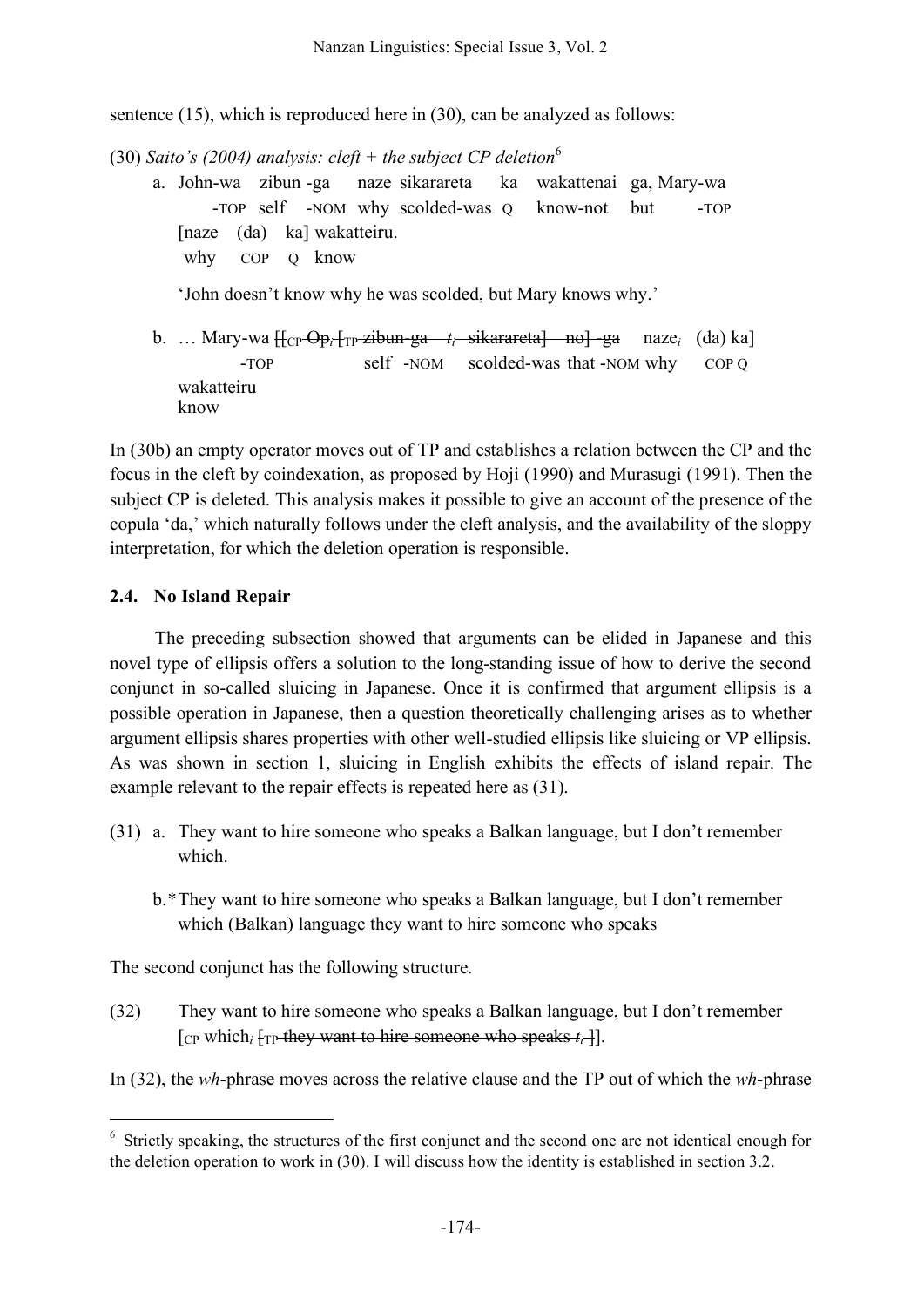moves is deleted. The contrast in (31) indicates that once the offending island is elided as is in (32), the illicitness of the sentence disappears.

In the case of the phenomena called sluicing in Japanese discussed in this paper, it is the subject CP in the cleft construction that is elided. The relevant example (30) is repeated here as (33).

(33) John-wa zibun-ga naze sikarareta ka wakattenai ga, Mary-wa -TOP self -NOM why scolded-was Q know-not but -TOP [[CP Op*<sup>i</sup>* [TP zibun-ga *ti* sikarareta] no]-ga naze*<sup>i</sup>* (da) ka] wakatteiru self -NOM scolded-was that-NOM why COP Q know

The representations of English sluicing case and Japanese argument ellipsis are schematically shown below.

- (34) a. *Sluicing in English*  $\ldots$  [CP Wh<sub>i</sub> [TP  $\ldots$  *t<sub>i</sub>*  $\ldots$  ]]
	- b. *Argument Ellipsis in Japanese* … f<sub>CP</sub> <del>Op</del><sub>i</sub> − <sub>TP</sub> … *t<sub>i</sub>* … **}** + <del>ga</del> XP - da ka …

Notice that the target of ellipsis in (34b) is larger than that in (34a) and all of the traces and even the moved element, Operator in this case, is deleted in the case of argument ellipsis. If the deletion ameliorates island violations, then it is predicted that argument ellipsis also exhibits island repair effects like English sluicing, since it targets a CP, which is large enough to delete all the history of violations.

This prediction is not borne out, however. Consider the following examples.

(35) A: Dareka -ga dareka -ni kaita tegami-ga mitukatta sooda someone-NOM someone-to wrote letter -NOM found-was I-heard 'I heard that they found a letter that someone wrote someone.' B:#Demo, boku-wa [(sore-ga) Tanaka-san-ga Nakasone-san-ni kadooka]-wa but I -TOP it -NOM -NOM -NOM -to whether -TOP siranai know-not 'But I don't know whether it was Mr. Tanaka to Mr. Nakasone.' (Saito 2004: 47)

As shown in section 2.2, Japanese cleft allows multiple foci and non *wh*-phrase to be in the subject position of the cleft sentence. If the second conjunct is derived from the cleft construction with the CP subject elliptical on a par with the case in (33), the elided clause has the following representation.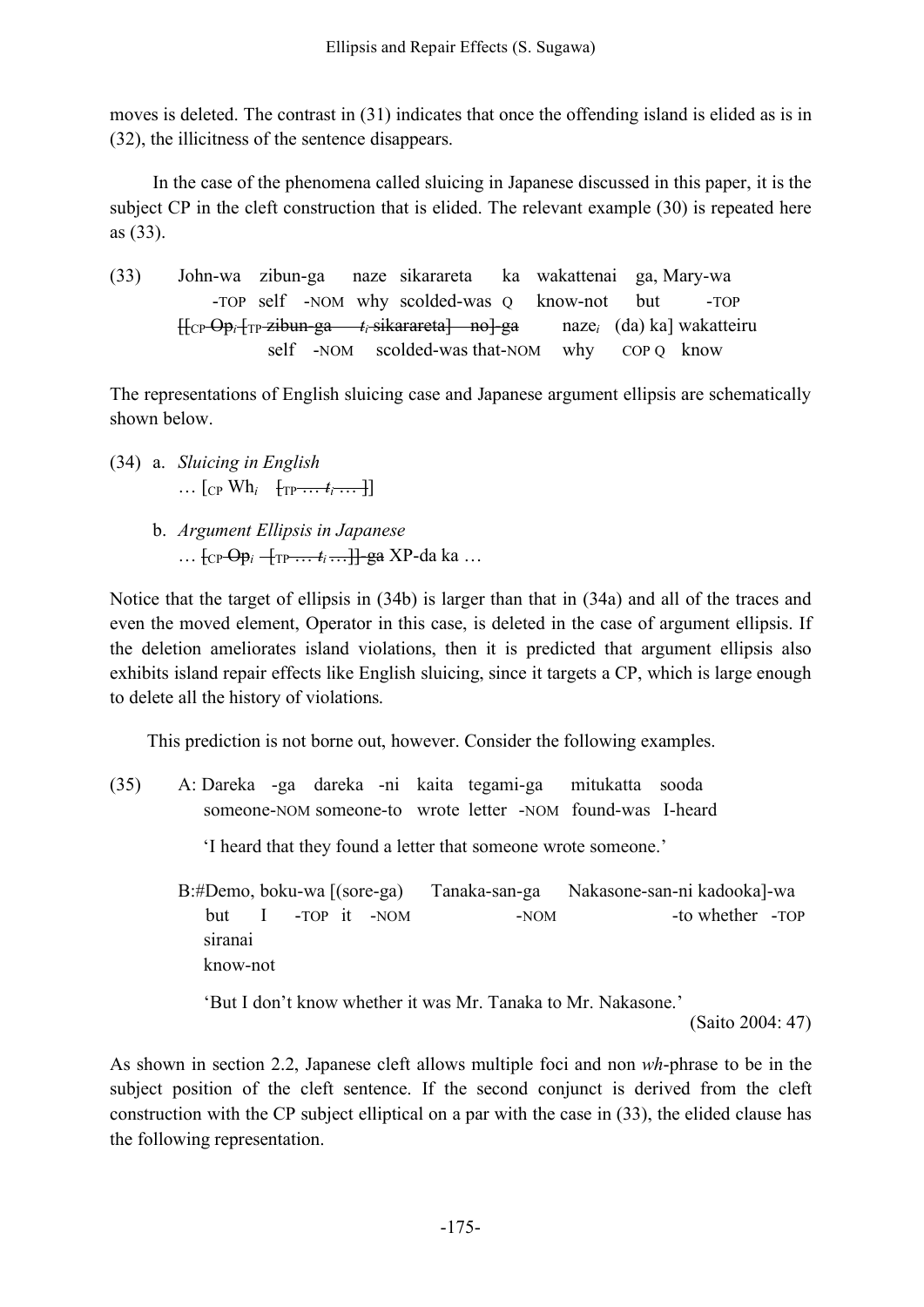| (36) |                 |                          |                                                                    |                          | *Demo, boku-wa $\left[\text{CP}\right]$ <sub>TP</sub> $\left[\text{CP}\right]$ $\Theta$ p <sub>i</sub> $\left[\text{TP}\right]$ <sub>TP</sub> $\left[\text{FP}\right]$ $\left[t_i - t_j \text{ kaita}\right]$ tegami] ga mitukatta] no |  |
|------|-----------------|--------------------------|--------------------------------------------------------------------|--------------------------|----------------------------------------------------------------------------------------------------------------------------------------------------------------------------------------------------------------------------------------|--|
|      |                 | $but \quad I \quad -TOP$ |                                                                    |                          | wrote letter -NOM found-was that                                                                                                                                                                                                       |  |
|      | - <del>ea</del> |                          | $Tanaka-san-gai$ Nakasone-san-ni <sub>i</sub> kadooka  -wa siranai |                          |                                                                                                                                                                                                                                        |  |
|      | $-NOM$          | $-NOM$                   |                                                                    | -to whether-TOP know-not |                                                                                                                                                                                                                                        |  |

In (36), the empty operators move out of a complex NP to the spec of the CP subject of the cleft. After the movements take place, the relevant CP is elided, yielding (35B). This situation is problematic for the analysis of 'repair by deletion,' since all the history of the movements are elided by the CP deletion. Nonetheless, (35B) is still illicit.

So far it has been shown that no repair effects are found in the case of argument ellipsis. However on might argue against this conclusion based on the observation of a case where the pronominal subject occurs in the place of the CP subject of the cleft.

(37) A: [DP Dokoka -no ginkoo-kara okane -o nusunda doroboo]-ga taihosareta somewhere-GEN bank from money-ACC stole thief -NOM arrested-was sooda I-heard

'I heard that they arrested the thief that stole money from a bank somewhere.'

B: Demo, boku-wa [(sore-ga) Tokyoo Ginkoo-kara kadooka]-wa siranai but I -TOP it -NOM from whether -TOP know-not

'But I don't know whether it is from the Bank of Tokyo.'

(Saito 2004: 47)

The sentence in (37) appears to avoid an island violation. Saito (2004) argues that there are two distinct sources available for sluicing-like construction. One is what he calls 'bare NP cleft,' which has the structure presented in (24), repeated here as (38).

(38) sore / *pro* -wa XP-da

The other is the cleft with the elided CP subject, whose structure was given in (34b), reproduced here as (39).

(39) … [CP Op*<sup>i</sup>* [TP … *ti*…]]-ga XP-da ka …

In (39) there is an operator movement and this movement induces a Subjacency violation when there is an island within TP. On the other hand, if the source in (38) is available, it shows the lack of a Subjacency violation.

If (37B) is derived from a cleft with the elided subject, it has the following structure as its source.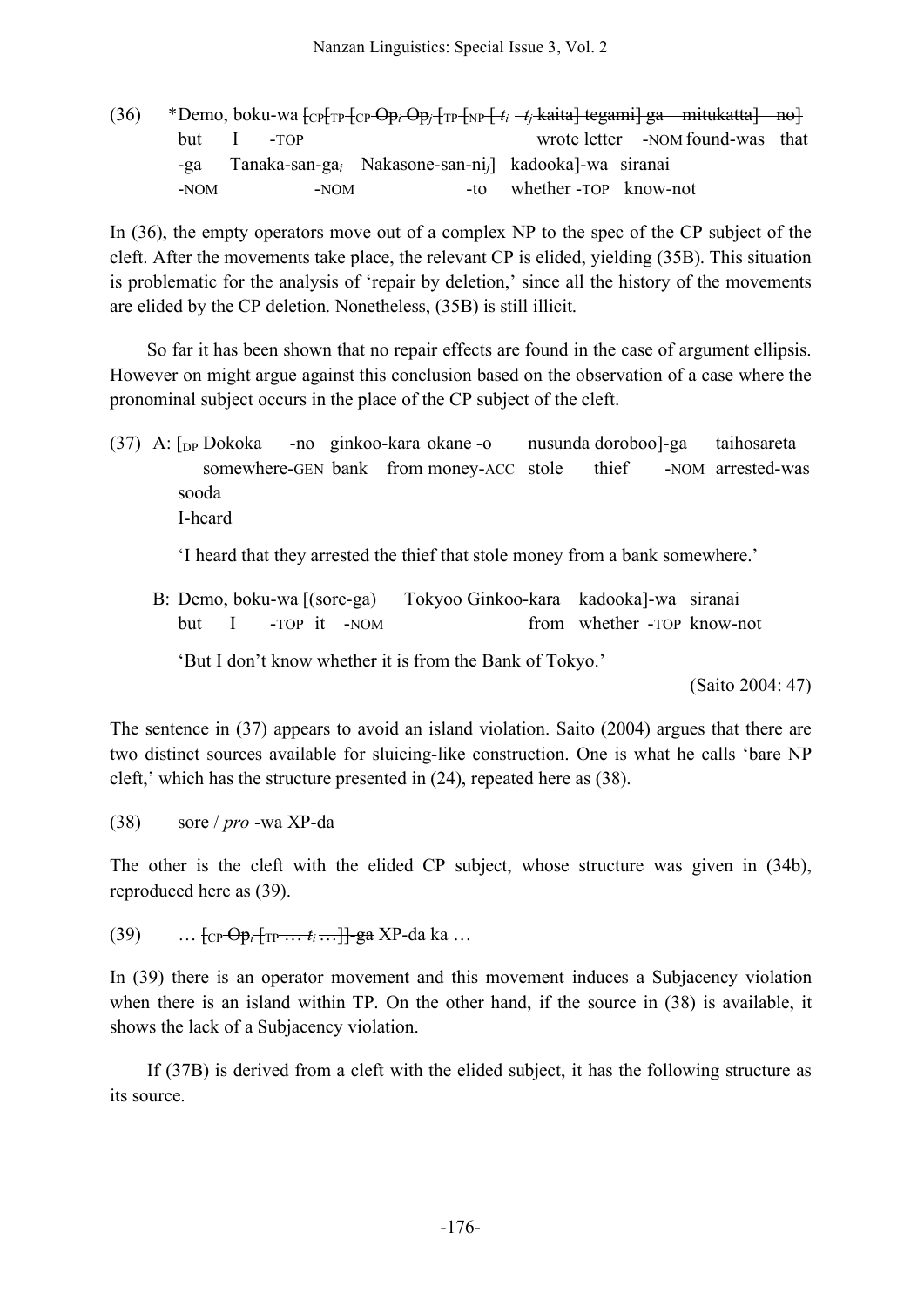# (40) \*[[CP Op*<sup>i</sup>* [DP *ti* okane -o nusunda doroboo]-ga taihosareta no]-wa money-ACC stole thief -NOM arrested-was that-TOP Tokyoo Ginkoo-kara*<sup>i</sup>* kadooka]-wa siranai from whether -TOP know-not

The sentence in (40) is ruled out because the operator movement violates Subjacency. In contrast to this, if a pronominal subject or *pro* is put in the subject position like (37B), the sentence becomes quite natural. Furthermore, (37B) can be interpreted into what (40) intends to mean. Thus it is reasonable to assume that the source for (37B) is 'bare NP cleft.' It follows that what (37B) exhibits is not the effects of island repair. This is because there is no movement in (37B) in the first place. On the other hand, the pronominal subject is not available somehow in (35B). If the pronominal subject is not allowed, the only source available is the one in (39). It follows that if operator moves out of an island, this movement results in a Subjacency violation.

In this section, it was shown that argument ellipsis does not exhibit island repair effects, which are observed in English sluicing. The story of 'repair by deletion' cannot handle this situation, since all the offending islands in the subject CP in the second conjunct are deleted. So nothing would prevent the sentence like (35) from being licit, contrary to the fact. In the next section, I provide an answer to the question as to why the CP ellipsis cannot repair island violations.

### **3. LF Movement and Repair Effects**

In this section, I first present interesting data reported by Fox and Lasnik (2003), examining their analysis and its consequences. The data they provide are English sluicing examples in which the correlate DP is not an indefinite but a focused DP. Then I examine the sluicing-like constructions in Japanese and show how the LF identity condition works in these examples. More specifically, I propose that the identity condition requires operator movement in the first conjunct and if the operator moves across an island, it results in an island violation.

#### **3.1. LF Focus Movement and No Repair Effects**

Chung et al. (1995) argue that what licenses sluicing is the presence of a free variable in the first conjunct. A typical example of sluicing thus requires the presence of an indefinite DP in the first conjunct. An example in (41) illustrates this.

(41) John met someone, but I don't know who.

It has been acknowledged that indefinite DPs seem to take wide scope over other quantifiers, ignoring any syntactic constraints. Even put in the island, indefinites can take wide scope over islands. If scopal relations are the reflects of syntactic movement, this situation is problematic. One way to solve the problem is to assume that indefinite DPs can be bound in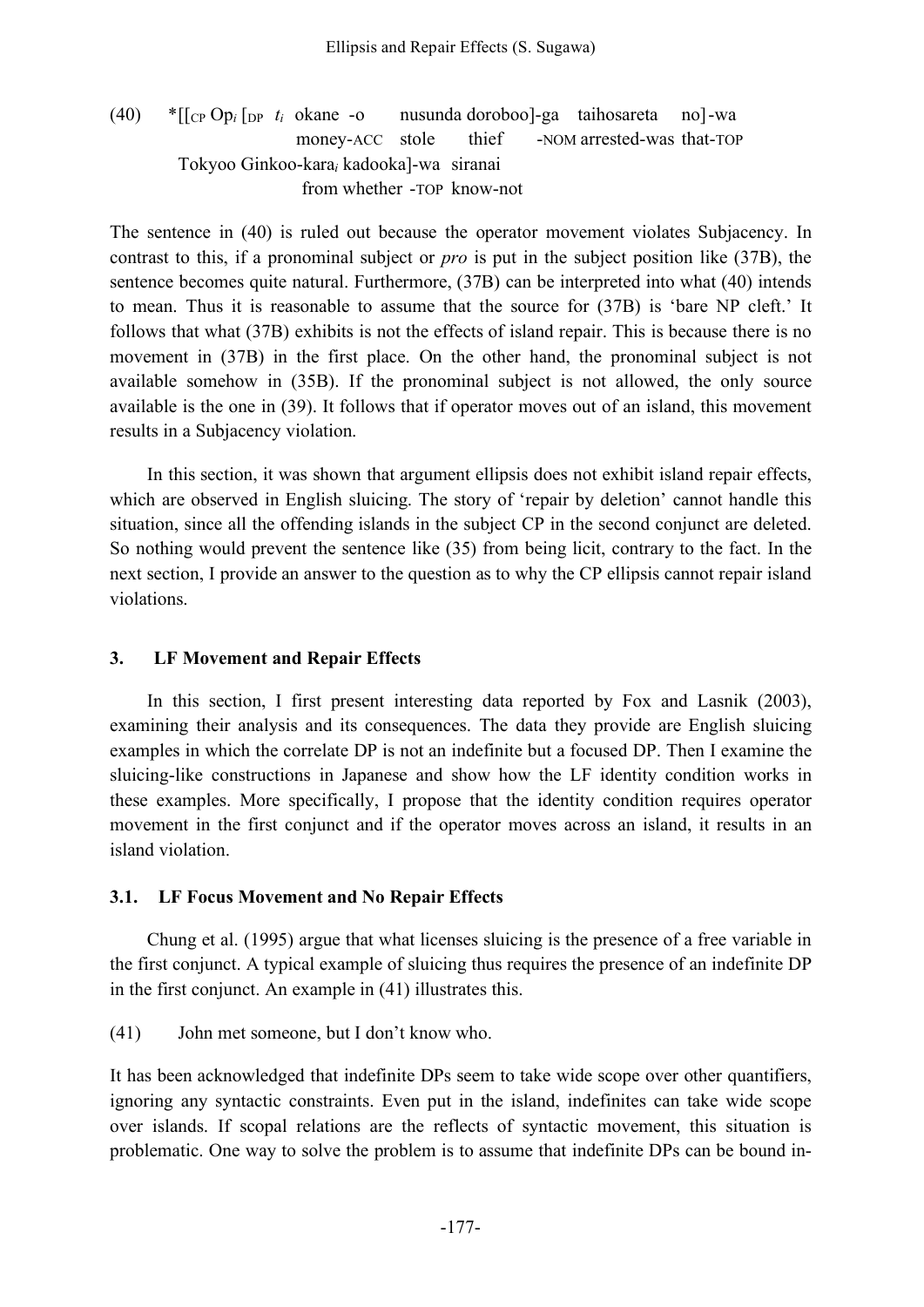situ by existential closure, so they don't need to move (Heim (1982), Reinhart (1997)). Under this analysis LF representation of the first conjunct in (41) is as follows:

(42)  $\exists x \upharpoonright_{\text{TP}} \text{John met } x \text{ (}x \text{ is a person)}$ 

Existential closure in the first conjunct is crucial to create a variable in the first conjunct, which as a consequence, yields the structure identical to that of the second conjunct. Chung et al.'s analysis predicts that if something that cannot be a variable is placed in the first conjunct, sluicing is not allowed. This prediction is borne out. Consider the following example.

 $(43)$   $(*John$ Joan ate dinner with  $\downarrow^*$ them  $\downarrow$  and we're all wondering (with) who. \*most first year students

Referential expressions such as names or demonstratives and quantificational DPs which function as a generalized quantifier cannot be free variables. As a consequence, sluicing containing these expressions fail to satisfy the identity condition, since there is no variable in the first conjunct. Based on these observations, I define the identity condition as follows:

(44) *The Identity Condition on Sluicing*

The elided portion and its antecedent should be identical.

In the case of sluicing in English, what is elided is TP, so the Identity Condition on Sluicing requires TPs in both conjuncts to be identical in the sense that both of the conjuncts contain variables in a parallel position. An illustration of this is given below.

(45) a. *The First Conjunct*  $\exists x$  [<sub>TP</sub> . . . *x* . . . ] b. *The Second Conjunct*  $[CP Wh_j ... [TP... t_j ...]$ 

Fox and Lasnik (2003) report as a remaining issue a slightly different case in which the correlate DP in the antecedent clause is not an indefinite DP but a focused DP. Consider the following example.

- (46) a. He likes ABBY, but I don't know who else.
	- b. He said he likes ABBY, but I don't know who else.

The focused DP is different from an indefinite DP in the sense that it cannot be a variable. So it is impossible to appeal to the analysis in which the focused DP is licensed in-situ by the existential closure in the same way as an indefinite DP. The only way to derive identical structures for the deletion operation to apply is to force the focused DP to move to the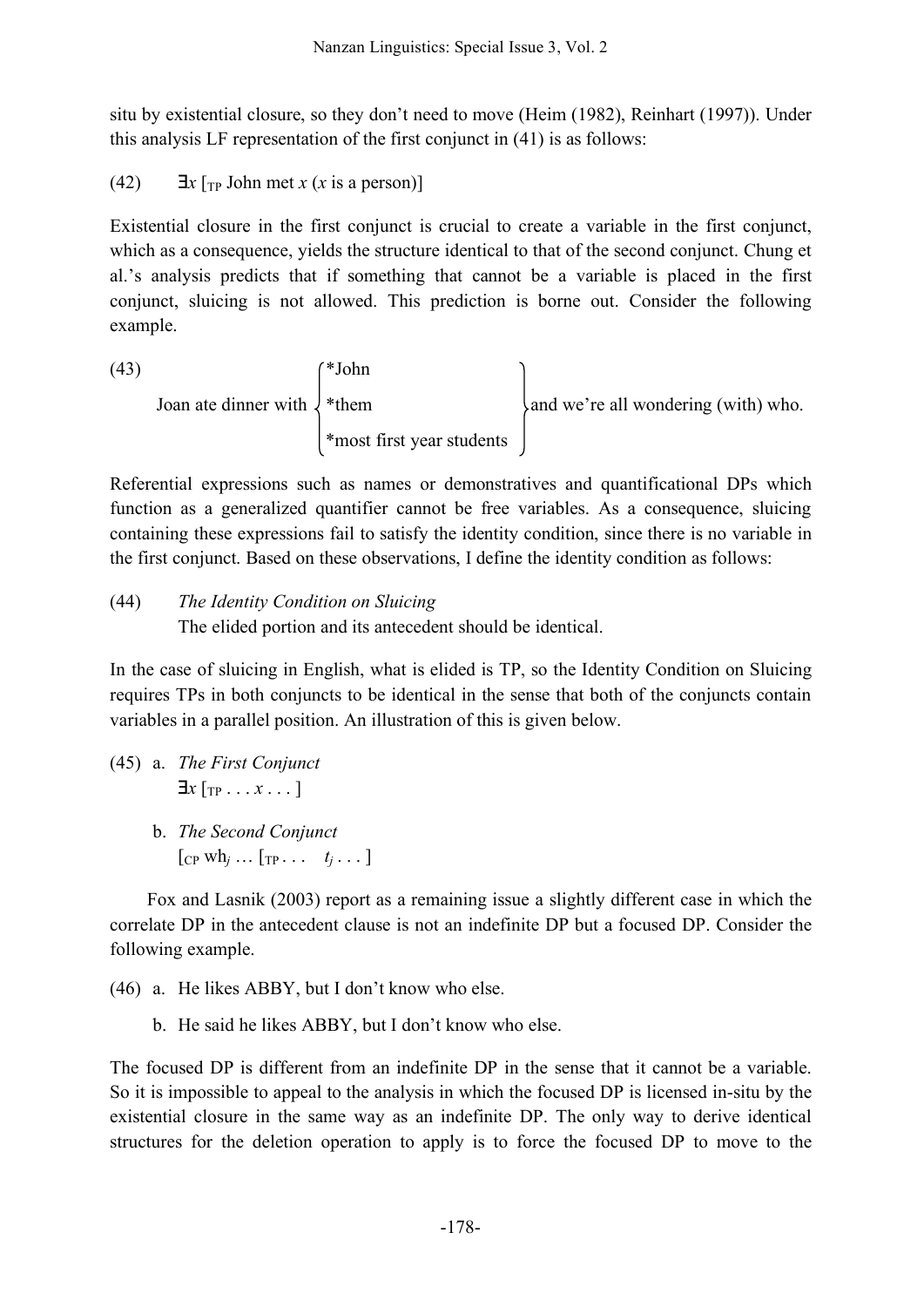position parallel to the *wh*-phrase in the second conjunct at LF. <sup>7</sup> Thus the LF structures of (46a) and (46b) should be the ones as depicted in (47a) and (47b) respectively.

- (47) a. ABBY<sub>*i*</sub> he likes  $t_i$ , but I don't know who else *j* [he likes  $t_j$ ].
	- b. ABBY<sub>*i*</sub> he said he likes  $t_i$ , but I don't know who else *j* [he said he likes  $t_j$ ].

When the focused DP is placed in the island, interestingly enough, there are no island repair effects observed even though the relevant island is deleted at PF.

- (48) a. The detective ruled out the possibility that Fred killed someone, but I don't know who else [the detective ruled out the possibility that Fred killed].
	- b.\*The detective ruled out the possibility that Fred killed ABBY, but I don't know who else [the detective ruled out the possibility that Fred killed].

The crucial difference between (48a) and (48b) is the nature of DP placed in the island in the first conjunct. In the case of (48b), a focused DP is placed in the position instead of an indefinite DP. The focused DP cannot be bound in situ by existential closure, since it is not a variable. The only way, Fox and Lasnik (2003) argue, to derive a structure parallel to the second conjunct is to move the focused DP at LF. So the sentence (48b) should have the following LF representation.

(49) \* [ABBY]<sub>*i*</sub> the detective ruled out  $\lceil_{NP}$  the possibility  $\lceil_{CP}$  that Fred killed *t<sub>i</sub>*]], I don't know [who else]<sub>*j*</sub> [the detective ruled out  $\lceil_{NP}$  the possibility  $\lceil_{CP}$  that Fred killed *t<sub>i</sub>*].

The focused DP *ABBY* must move to the position which is parallel to that of the *wh*-phrase *who else*. This movement causes a Subjacency violation, since the focused DP moves across a complex NP. Fox and Lasnik assume that this LF focus movement is responsible for the illicitness of (48b). The contrast in (48) implies that covert LF movement is in fact sensitive to island constraints in the same way as other syntactic movements.

The island in the second conjunct is deleted in both (48a) and (48b), so appealing to this operation is not a promising way of providing an account for the contrast between them. I argue, following Fox and Lasnik (2003) in part, that what differentiates (48b) from (48a) is whether the DP moves out of an island in the first conjunct or not. In the case with an indefinite correlate, no movement is required, since the identity of the two conjuncts is established by the structure in which the indefinite DP is bound by existential closure. In the case with a focused DP, the movement of the DP is forced to create a variable in the first conjunct. The focus movement violates island constraints and the violation is not repaired by PF deletion. This is because the violation is committed in the first conjunct, which is not the

 $7$  Fox and Lasnik (2003) assume that the two conjuncts should be identical in terms of the positions of traces and operators. As a result, each variable should be bound from parallel positions. What is defined in (44) is looser in the sense that it refers only to the structure of the elided portion and its antecedent.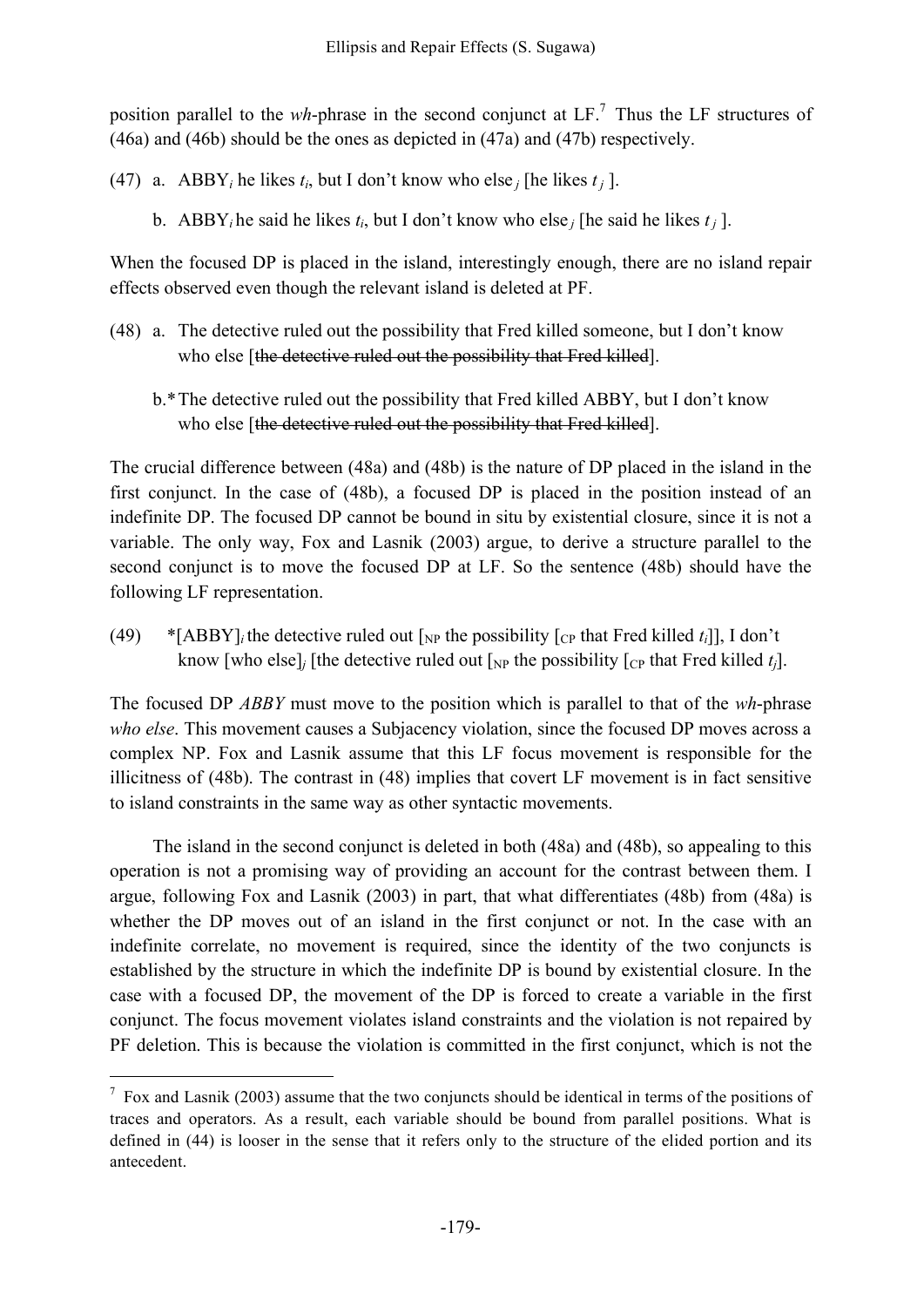target of deletion. The important consequence following from this analysis, if correct, is that island repair does not show up when a Subjacency violation takes place in the first conjunct.

### **3.2. Argument Ellipsis Revisited**

In this subsection, I argue that the lack of repair effects in the case of argument ellipsis can be accounted for in a way similar to the case with the focus correlate in English, which was examined in the preceding subsection. As was shown in section 2.4, argument ellipsis does not exhibit the effects of island repair. Crucial data discussed there is repeated here as (50).

(50) A: Dareka -ga dareka -ni kaita tegami-ga mitukatta sooda someone-NOM someone-to wrote letter -NOM found-was I-heard

'I heard that they found a letter that someone wrote someone.'

B: #Demo, boku-wa [(sore-ga) Tanaka-san-ga Nakasone-san-ni kadooka]-wa but I -TOP it -NOM -NOM to whether -TOP siranai know-not

'But I don't know whether it was Mr. Tanaka to Mr. Nakasone.'

What is proposed in the analysis of English sluicing with a focused correlate is that the focused DP is forced to move at LF in order to obtain the identical structures for the first conjunct and the second one. By this movement, the identity of the two clauses is established. The focused DP in the first conjunct binds its trace in a way parallel to the *wh*-dependency between the *wh*-phrase and its trace in the second conjunct. Furthermore, if the focus movement takes place across an island, a Subjacency violation is expected. As a consequence, the structure of the first conjunct at LF is crucial for whether the relevant sentence exhibits the effects of island repair or not.

I claim that the example in (50) can be analyzed in almost the same way. Let me first examine what takes place in the second conjunct. As shown in section 2.3, sluicing-like construction is best analyzed as having structure of a cleft construction. Then the second conjunct of (50B) has the following structure.

| (51) |        |                          |      | *Demo, boku-wa $\left[\text{CP} \left( \text{TP} \left( \text{CP} \right) \right) - \text{TP} \left( \text{TP} \left( \text{TP} \right) \right) + t_i - t_i + t_i + t_i + t_i \right]$ tegami] ga mitukatta] no |                          |  |                                  |
|------|--------|--------------------------|------|-----------------------------------------------------------------------------------------------------------------------------------------------------------------------------------------------------------------|--------------------------|--|----------------------------------|
|      |        | $but \quad I \quad -TOP$ |      |                                                                                                                                                                                                                 |                          |  | wrote letter -NOM found-was that |
|      |        |                          |      | $-\frac{1}{2}$ Tanaka-san-ga <sub>i</sub> Nakasone-san-ni J kadooka]-wa siranai                                                                                                                                 |                          |  |                                  |
|      | $-NOM$ |                          | -NOM |                                                                                                                                                                                                                 | to whether -TOP know-not |  |                                  |

In (51), the empty operator movements take place in order to establish a relation between the subject CP and the focus DPs by coindexation.

Notice that in the case of argument ellipsis, it is the subject CP that is elided. The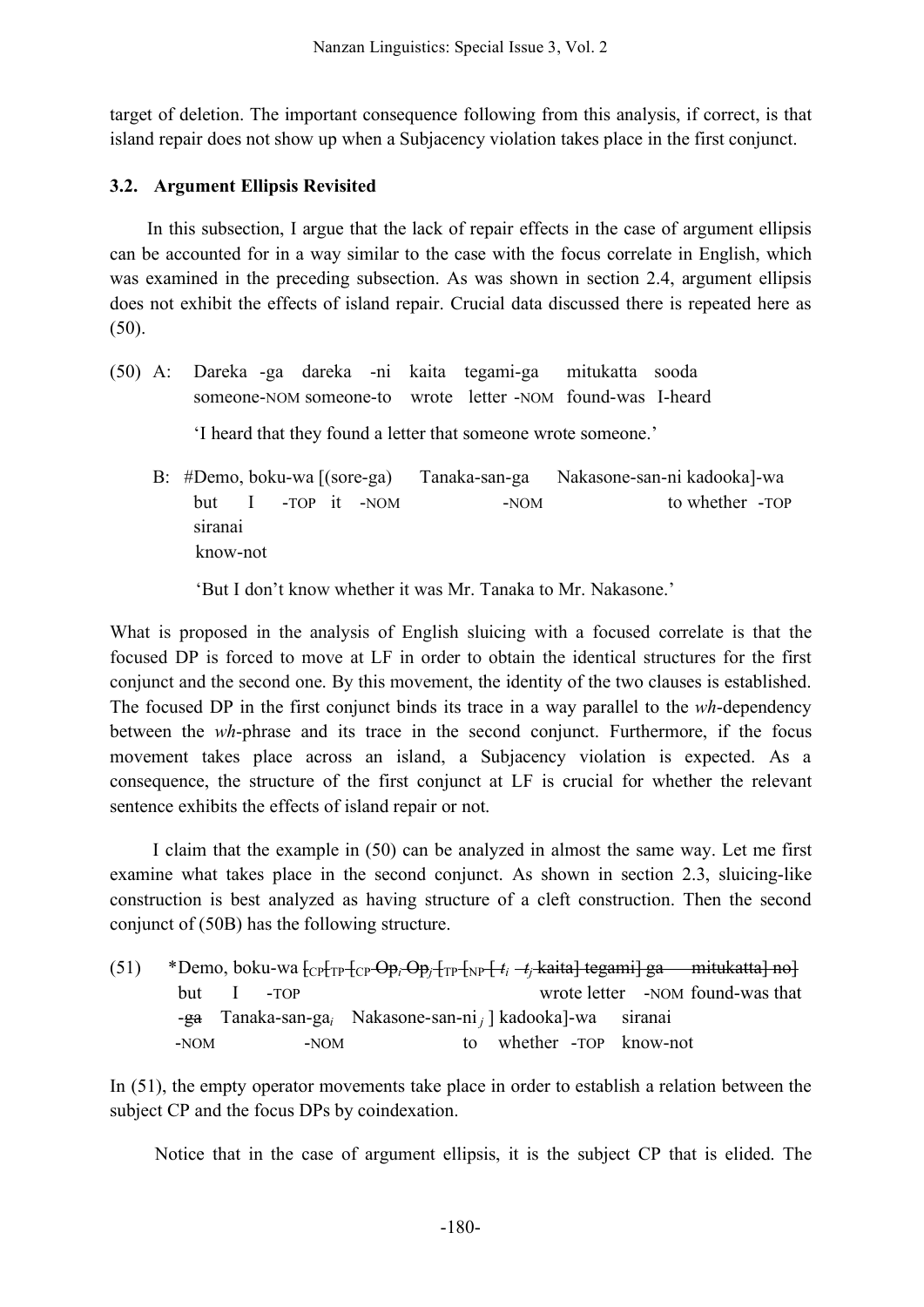Identity Condition defined in (44) requires the two CPs to be identical in both conjuncts. Argument ellipsis departs from sluicing in English in this point in the sense that TP is elided in sluicing in English. The first conjunct, as it stands, is not identical to the CP subject of the cleft in the second conjunct. The relevant parts of the two conjuncts are schematically shown in (52).

|  | $(52)$ a. The First Conjunct                                                                                 |  |                                  |                |              |
|--|--------------------------------------------------------------------------------------------------------------|--|----------------------------------|----------------|--------------|
|  | $\lceil_{CP} \rceil_{TP}$ Dareka -ga dareka -ni kaita tegami-ga                                              |  |                                  |                | mitukatta ]] |
|  | someone-NOM someone-to wrote letter -NOM found-was                                                           |  |                                  |                |              |
|  | b. <i>The Second Conjunct</i><br>[CP Op <sub>i</sub> Op <sub>j</sub> [TP [NP $[t_i \ t_j]$ kaita] tegami]-ga |  |                                  | mitukatta] no] |              |
|  |                                                                                                              |  | wrote letter -NOM found-was that |                |              |

Saito (2004) appeals to the operation of "vehicle change" and argues that the structures in (52) can be made identical to each other. The original proposal on vehicle change put forward by Fiengo and May (1994) is to offer an analysis for a coreferential interpretation between Rexpressions and pronouns. Consider the following example.

(53) Mary loves John*i*, and he*<sup>i</sup>* thinks that Sally does [e], too.

It is not straightforward to get the coreferential interpretation, considering the fact that the antecedent of the elided VP is *loves John*. The sentence in (54) shows that if strict identity is required for deletion, the example should be in violation of the Binding Condition C.

(54) Mary loves John*i*, and he*<sup>i</sup>* thinks that Sally does [loves John*i*], too.

Fiengo and May (1994) propose that R-expression can be turned into a pronoun as shown in (55) and the identity requirement is met after the operation of vehicle change.

(55) Mary loves John*i*, and he*<sup>i</sup>* thinks that Sally does [loves him*i*], too.

Vehicle change is the operation that turns a name into a pronoun, which is less specific. It is then plausible to suppose that *wh*-phrases, quantifiers, and focused DPs can also be turned into less specific elements. In the first conjunct, I claim, following Saito (2004), that quantifier 'dareka' can be turned into an empty operator by the operation of vehicle change. The structure to which vehicle change is applied is schematically shown in (56).

(56)  $\int_{\text{CP}} \int_{\text{TP}} \int_{\text{NP}} \int_{\text{TP}} \text{Op} \quad \text{Op} \quad \text{kaita} \mid \text{tegamil-ga} \quad \text{mitukatta} \mid \text{sooda}$ wrote letter -NOM found-was I-heard

And then these operators move to the spec of CP, crossing the island.

(57) [CP Op*<sup>i</sup>* Op*<sup>j</sup>* [TP [NP [TP *ti tj* kaita ] tegami]-ga mitukatta]] sooda wrote letter -NOM found-was I-heard The operation of vehicle change and the empty operator movement yield (57), which is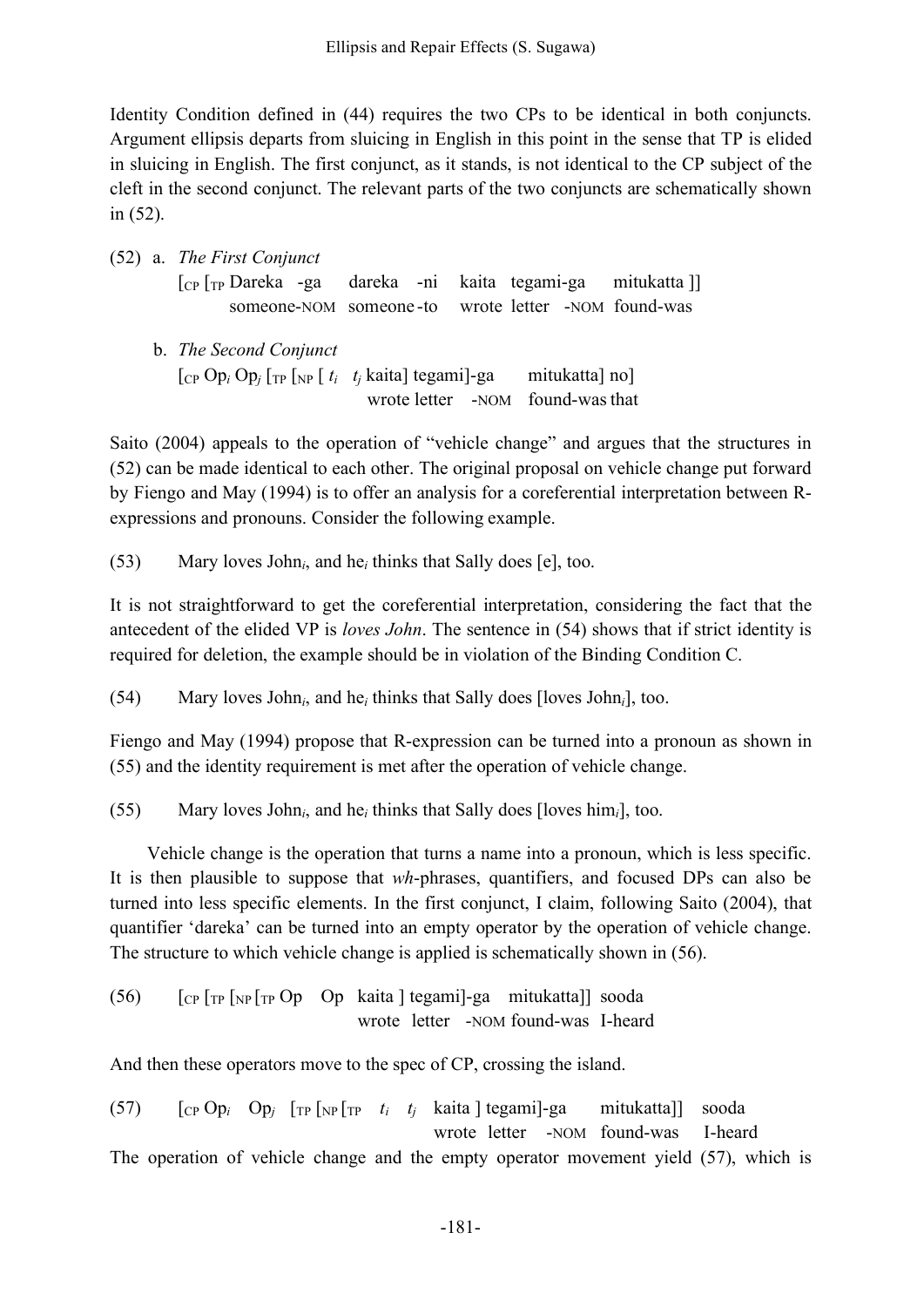identical to the second conjunct in (52b). The relevant structures are repeated here as (58).

(58) a. *The First Conjunct*  $\begin{bmatrix} \n\text{Cp Op}_i & \text{Op}_j & \n\text{Tr}\n\end{bmatrix}$   $\begin{bmatrix} \n\text{TP} & \text{Tr} \n\end{bmatrix}$   $\begin{bmatrix} \n\text{TP} & t_i & t_j \n\end{bmatrix}$  kaita | tegami|-ga mitukatta|| b. *The Second Conjunct*  $\begin{bmatrix} \n\text{Cp Op}_i & \text{Op}_j & \n\text{Tr}\n\end{bmatrix}$   $\begin{bmatrix} \n\text{Tr}\n\end{bmatrix}$   $\begin{bmatrix} \text{Tr}\n\end{bmatrix}$   $\begin{bmatrix} t_i & t_j \end{bmatrix}$  kaita  $\begin{bmatrix} \text{tegam} \\ \text{tegam} \end{bmatrix}$   $\begin{bmatrix} \text{se }\n\end{bmatrix}$ 

The representation for (50) is as follows:

| (59) A: $[CP OP_i OP_j [TP [NP T_P t_i t_j kaita] tegami]$ -ga                                                                                                                                                                                                              |        |        |                                                            |                         |  | mitukatta]] sooda           |
|-----------------------------------------------------------------------------------------------------------------------------------------------------------------------------------------------------------------------------------------------------------------------------|--------|--------|------------------------------------------------------------|-------------------------|--|-----------------------------|
|                                                                                                                                                                                                                                                                             |        |        | wrote letter -NOM found-was                                |                         |  | I-heard                     |
| B:*Demo boku-wa $[_{CP}[_{TP}$ $_{CP}$ $_{OP}$ ; $_{OP}$ $_{TP}$ $_{NP}$ $_{f,r}$ $_{f,r}$ $_{f,r}$ $_{h}$ $_{h}$ $_{h}$ $_{h}$ $_{h}$ $_{h}$ $_{h}$ $_{h}$ $_{h}$ $_{h}$ $_{h}$ $_{h}$ $_{h}$ $_{h}$ $_{h}$ $_{h}$ $_{h}$ $_{h}$ $_{h}$ $_{h}$ $_{h}$ $_{h}$ $_{h}$ $_{h}$ |        |        |                                                            |                         |  |                             |
| but I                                                                                                                                                                                                                                                                       | $-TOP$ |        |                                                            |                         |  | wrote letter -NOM found-was |
|                                                                                                                                                                                                                                                                             |        |        | nol ga Tanaka-san-ga Nakasone-san-ni   kadookal-wa siranai |                         |  |                             |
| that -NOM                                                                                                                                                                                                                                                                   |        | $-NOM$ |                                                            | to whether-TOP know-not |  |                             |

In (59), the identity condition forces empty operators to move across an island in the first conjunct. This movement is the source of the illicitness of (59). If this line of analysis of argument ellipsis is on the right track, then it provides evidence that the LF structure of the first conjunct is relevant to the licitness of sluicing-like construction in Japanese. It is concluded that the same analysis hold for some sluicing cases in English and argument ellipsis in Japanese in a parallel fashion. Especially, it should be emphasized that the Identity Condition induces a movement in the first conjunct and this movement is the source of the lack of repair effects. What is deduced from this conclusion is that the lack of repair effects is not a by-product of some special syntactic operations, but it is induced by the application of syntactic operations already assumed for the analysis of ellipsis.

#### **4. Conclusion**

I argued in this paper that the lack of repair effects in argument ellipsis can be accounted for under the analysis that the Identity Condition forces empty operator movement in the first conjunct at LF. If the operator moves across an island, it causes an illicitness of the sentence. When the correlate is an indefinite DP, the island repair is expected, since indefinite DPs are bound by existential closure in their original positions. As a result, no movement takes place in the first conjunct, yielding no Subjacency violation. In the case of sluicing in English with the focused correlate, the island repair effects are not expected due to a Subjacency violation in the first conjunct. The same is true for the argument ellipsis case. No repair effects are obtained due to the Subjacency violation caused by the empty operator movement in the first conjunct. It follows that the lack of repair effects is not a peculiar syntactic phenomena, but it is induced by syntactic operations already assumed for the analysis of ellipsis.